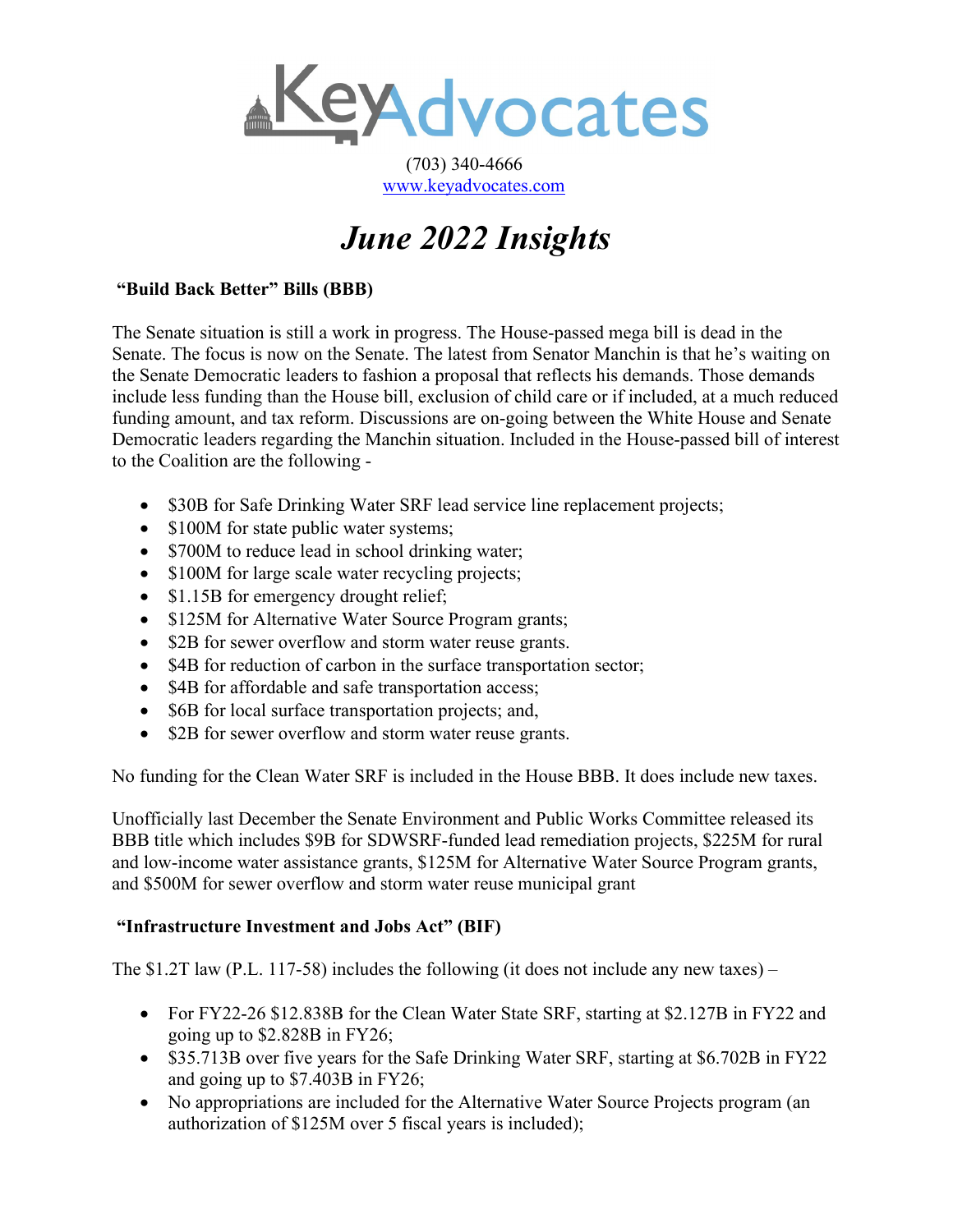- \$8.3B for the USBR for FY22-26 with an annual cap of \$1.66B per year including a number of programs under USBR's jurisdiction with specific appropriated amounts but without specifying annual funding amounts for each program;
- For water recycling, the bill appropriates \$1B over 5 FY's, broken down to \$550M for Title XVI and WIIN Act grants and \$450M for "large scale" projects (those with project  $costs > $500M$ ;
- \$400M over 5 FY's for WaterSMART;
- \$1.2B for water storage and groundwater;
- \$25M for desalination; and,
- S. 914, as passed by the Senate, which **a**uthorizes \$14.65B over five fiscal years for the Clean Water SRF and the Safe Drinking Water SRF, and \$125M for the AWSP and which includes the Feinstein-Padilla amendment which limits the prohibition against applying for Alternative Water Source Program (AWSP) grants to USBR projects that received construction funds; and,

Other core infrastructure -

- \$65B for Broadband
- \$17B for Ports
- \$25B for Airports
- \$7.5B for Zero and Low-Emission Buses and Ferries
- \$7.5B for Plug-In Electric Vehicle Chargers
- \$65B to Rebuild the Electric Grid
- \$21B for Superfund and Brownfield sites

#### **Highway Bill (FAST Act reauthorization)**

The Senate FAST Act reauthorization bill is included in the enacted BIF. It authorizes \$287B in highway spending, ninety percent of which would be distributed to the states by formula. It also authorizes \$10.8B for various programs addressing resiliency and \$2.5B for electric, hydrogen, and natural gas vehicle charging and fueling stations. It provides billions for curbing emissions, reducing congestion and truck idling. It also streamlines infrastructure permitting and sets a twoyear target for environmental reviews. Lastly, the bill authorizes \$12.5M per year to fund state and reginal pilot testing of user-based alternative revenue mechanisms to the gas tax.

#### **President's FY23 Budget Proposed "Water" Budget/FY23 Congressional Budget Resolution**

On March 28, the President released his FY23 Budget. It includes \$1.638.8B for the Clean Water SRF, \$1.126.1B for the Safe Drinking Water SRF, and \$4M for Title XVI. See last line below amounts are in addition to the SRF funding in the Bipartisan Infrastructure Law. The Budget provides roughly \$4B for water infrastructure, an increase of \$1B over the 2021 enacted level. These resources would advance efforts to upgrade drinking water and wastewater infrastructure nationwide, with a focus on underserved communities that have historically been overlooked. The budget funds all of the authorizations in the original Drinking Water and Wastewater Infrastructure Act of 2021, including the creation of 20 new targeted water grant programs and an increase of over \$160M above 2021 enacted levels for the Reducing Lead in Drinking Water grant program. The budget also maintains funding for EPA's State Revolving Funds (SRF) at 2021 enacted levels, which would complement the \$23.4B provided for the traditional SRF programs in the Bipartisan Infrastructure Law.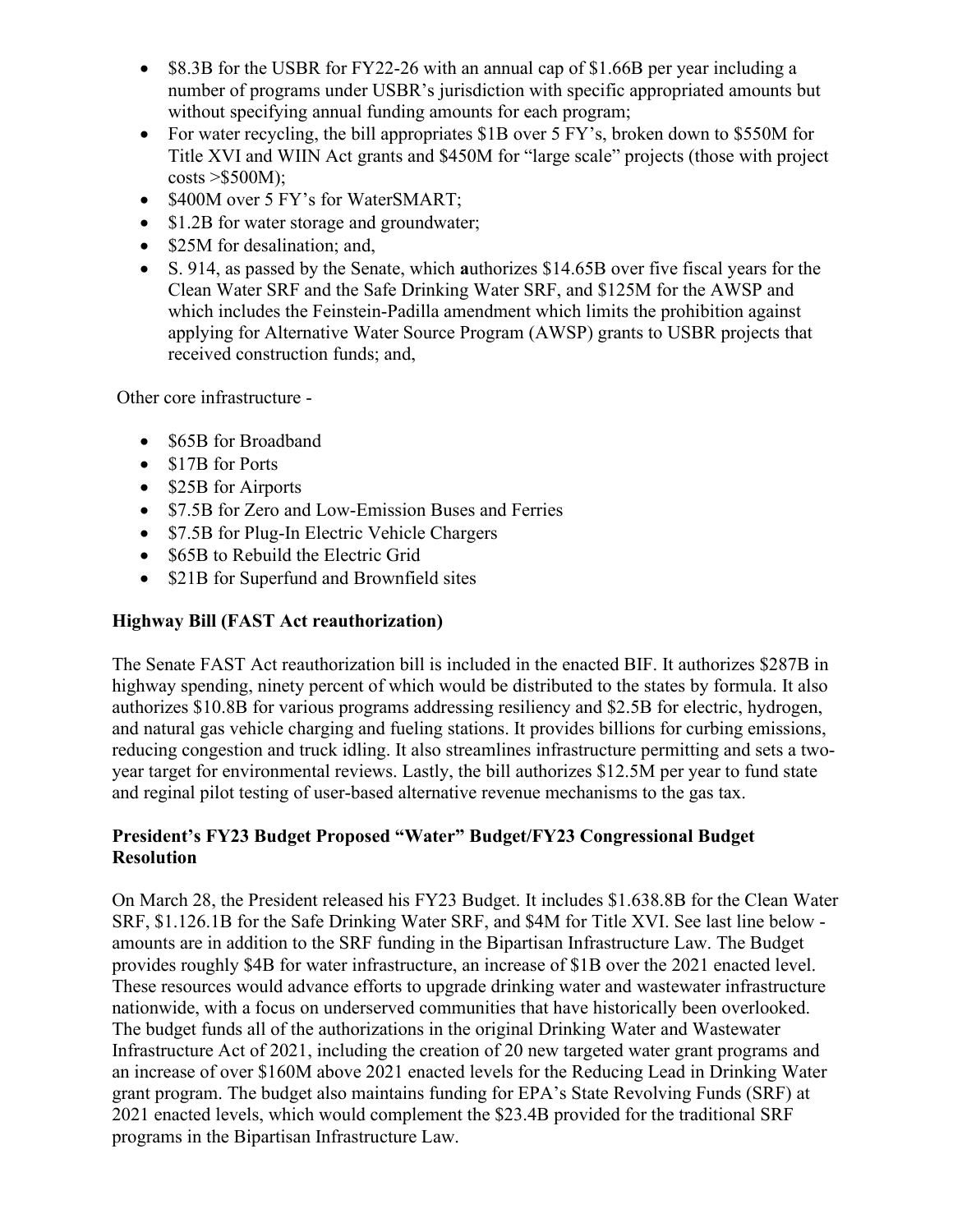The next step in the budget/appropriations process is passage of the FY23 Congressional Budget Resolution which sets overall spending for Fy23 for each Appropriations Subcommittee. The finding levels are set for each major area of the budget, called functions. Function 300, Natural Resources, is where all the water programs are included. The goal is to secure the highest funding levels for the Function to support subsequent appropriations. The budget resolution is not a law but it must be passed by both Houses.

## **President's FY23 Proposed "Transportation" Budget**

The budget provides \$68.9B for the Federal-aid Highway program, a \$19.8 billion increase from the 2021 enacted level. This includes \$9.4 billion provided by the Bipartisan Infrastructure Law for 2023 and which also supports: \$8B for new competitive and formula grant programs to rebuild the Nation's bridges; \$1.4B to deploy a nationwide, publicly-accessible network of electric vehicle chargers and other alternative fueling infrastructure; \$1.3B for a new carbon reduction grant program; and \$1.7B for a new resiliency grant program to enhance the resilience of surface transportation infrastructure to hazards and climate change. The budget also provides more than \$2.5B for the Federal Motor Carrier Safety Administration and the National Highway Traffic Safety Administration, an \$857M increase above the 2021 enacted level. Lastly, to strengthen the Nation's transit systems, reduce emissions, and improve transportation access for people with disabilities and historically disadvantaged communities, the budget provides the Federal Transit Administration with \$21.1B, an \$8.2Bincrease over the 2021 enacted level.

### **FY22 "Water" Appropriations**

On March 15, the President signed into law the FY22 Omnibus Appropriations Act funding all 12 appropriations bills for the remainder of the current fiscal year. Included in the bill are \$1.638B for the Clean Water SRF, \$1.126B for the Safe Drinking Water SRF, \$35.693M for the traditional Title XVI program, and \$17.5M for Title XVI WIIN grants. These funding amounts are over and above those included in the Bipartisan Infrastructure Law - \$2.127B for the Clean Water SRF, \$6.702B for the Safe Drinking Water SRF, and \$500M for Title XVI and the Title XVI WINN programs combined. As a result, for the current fiscal year total funding for the Clean Water SRF is \$3.765B, \$7.828 for the Safe Drinking Water SRF, and \$553.193M for both Title XVI programs.

#### **FY22 "Transportation" Appropriations**

The bill provides a total of \$102.9B for DOT – an increase of \$16.2B above the FY21 level. It includes \$775M for National Infrastructure Investments (RAISE/TIGER/BUILD) grants**;** \$57.5B for Federal Highway Administration formula programs funded from the Highway Trust Fund; \$2.4B for highway infrastructure programs and projects**;** \$856M for the Federal Motor Carrier Safety Administration and \$1.2 billion for the National Highway Traffic Safety Administration to make trucks, cars, and the Nation's roads safer; \$625M for the Consolidated Rail Infrastructure and Safety Improvements grant program; \$2.3B for Amtrak; \$16.3B for the Federal Transit Administration, including \$13.4 billion for transit formula grants; \$2.3B for Capital Investment Grants; and, \$504.3M for transit infrastructure grants and projects.

#### **Job Opportunities**

NOTE: will make available list of grantees for the programs below when announced so that Coalition members will know what projects in their state have received funding and could provide opportunities for jobs.